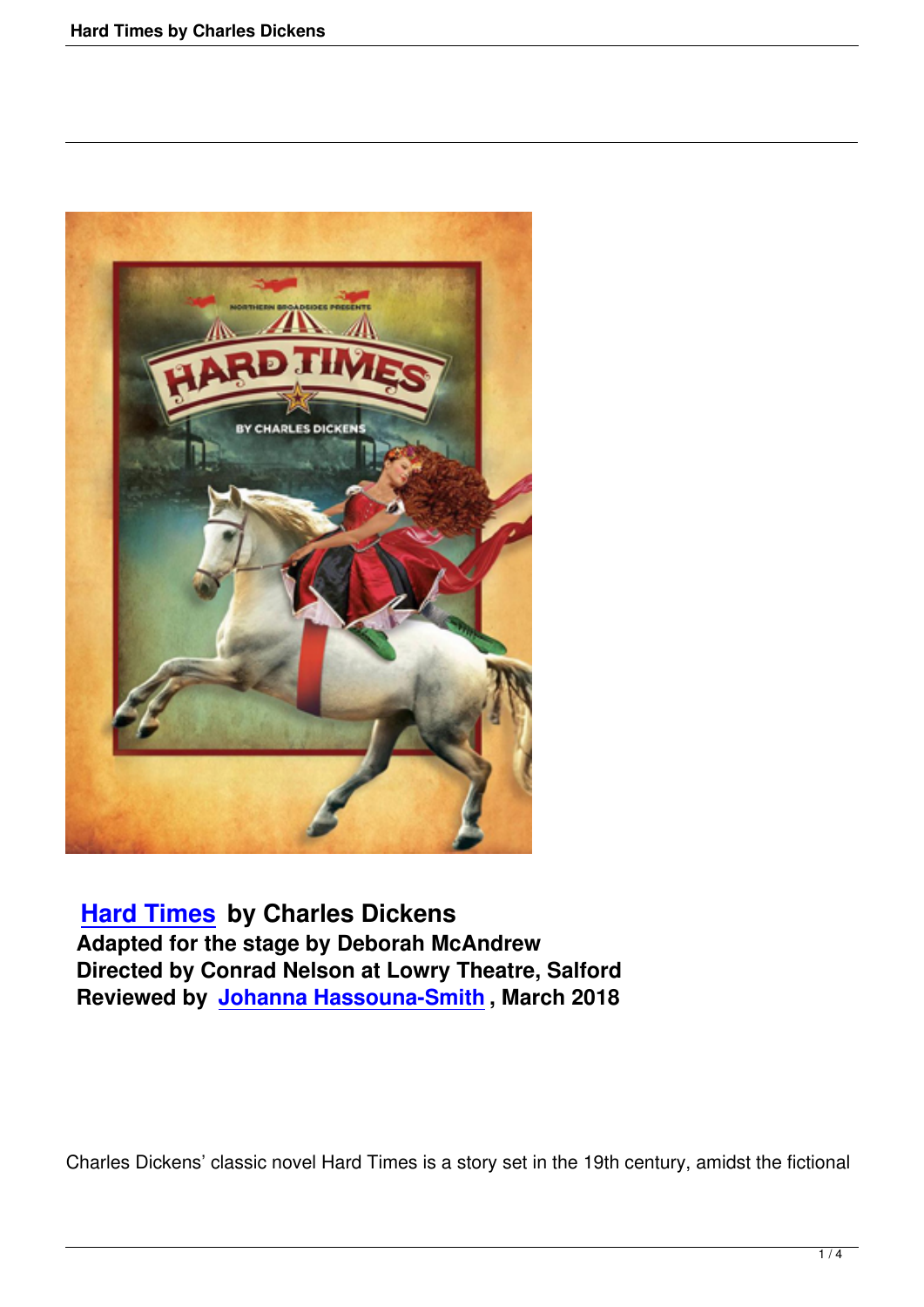setting of Coketown; a northern industrial town in England. It features the typical Dickensian characters; from the stoic to the eccentric and it deals with the theme of emotional repression in a world full of facts. Writer, **Deborah McAndrew** has revived this classic story to a stage masterpiece with an exuberant script and highly energetic dialogue. Director

## **Conrad Nelson**

uses an eclectic collection of contemporary theatrical devices mixed with classic theatre acting to create a vibrant performance which was entertaining and engaging for audiences young and old.

The play is in two acts. In act one, we meet our protagonist Mr Thomas Gradgrind (played by **A ndrew Price**

), a wealthy, retired merchant who devotes his life to a philosophy of rationalism, self-interest, and fact. Price delivers his stoic role believably and with pathos, for what could have been quite a stereotypical characterisation. Mr Gradgrind is raising his eldest children, Louisa (

## **Vanessa Schofield**

) and Tom (

## **Perry Moore**

), according to this philosophy and never allowing them to engage in fanciful or imaginative pursuits. Schofield and Moore's representation of the sibling affection was a joy to watch on stage and their rapport with one another really helped us to understand their broken relationship in act two.

Gradgrind charitably takes in one of the children from a travelling circus after the disappearance of thier father, a circus entertainer. Gradgrind vows to educate her like his own children. The kindly and imaginative Sissy Jupe, playfully portrayed by **Suzanne Ahmet**, brings a light relief to the sombre home of the Gradgrind family. But can Mr Gradgrind change the emotionally intelligent Sissy to mould her into the fact finding, book reading specimen his own children have become?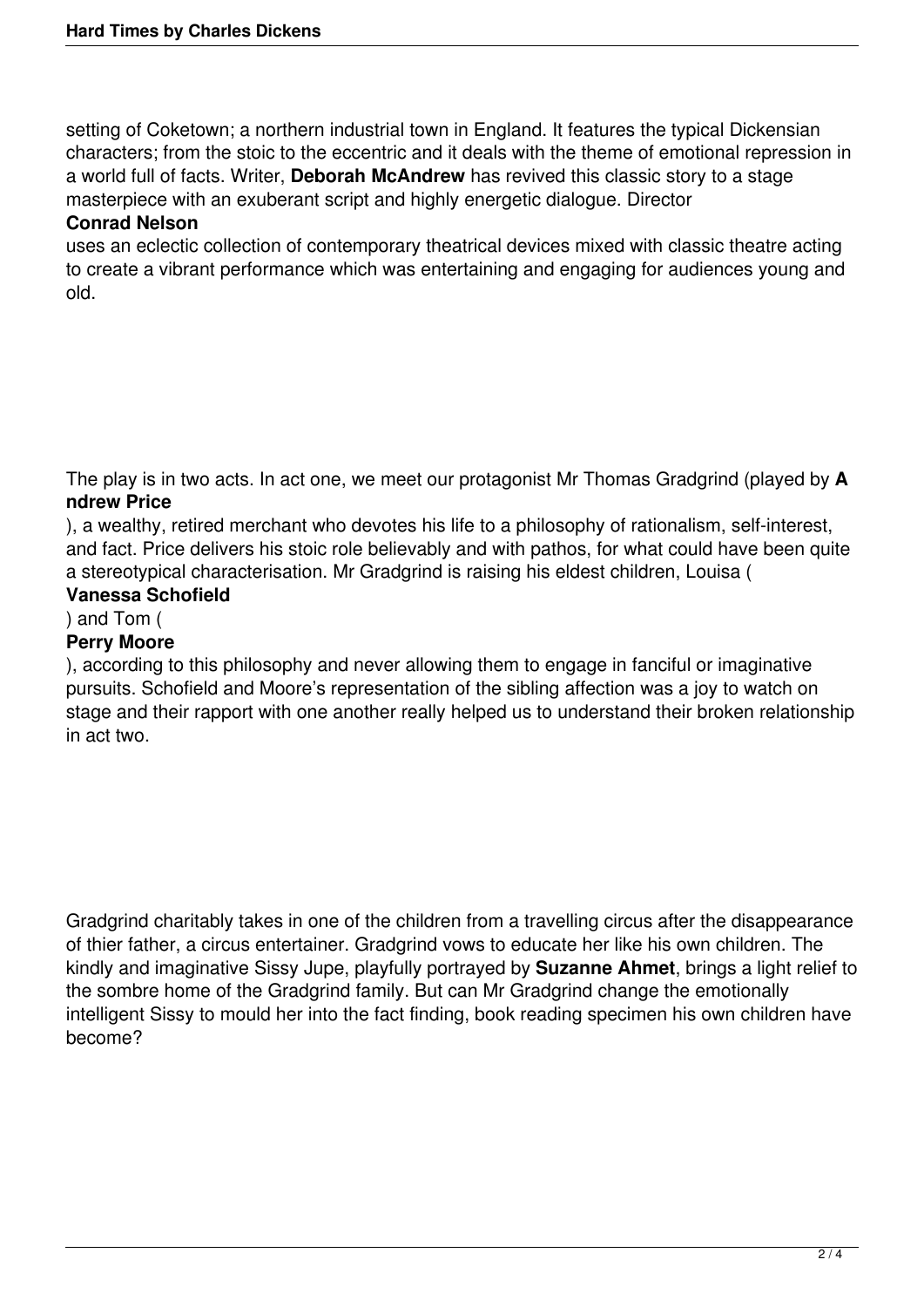The script, which follows the original novel with precision, tells the story very simply and made the performance accessible for young and old audience members. Writer Deborah McAndrew is a regular writer for Northern Broadsides and clearly understands their style of performance as the scenes and dialogue seemed to blend effortlessly to tell this often cumbersome and dark story, with a sense of energy I wouldn't have expected from Dickens on stage. McAndrews has a long list of plays she has written, and performed in with Northern Broadsides since 2004 which includes her play 'An August Bank Holiday Lark', which won her Best new play twice in 2014 at the UK and then Manchester Theatre Awards.

Northern Broadsides is a Northern theatre company with a plethora of productions under their belt in the north and touring across the country. Their energetic style was brought to this production using circus acts; juggling, uni-cycling, fire and live music. These were definitely my favourite moments of the play and I found myself longing for more. The acoustic of the brass band gave a warm northern edge to the performance and the lively choreography of the circus performers was so entertaining, it left the audience in anticipation of when it would next appear. I particularly liked the use of the circus to show the passing of time with the Gradgrind children, a poignant moment.

The designer **Dawn Allsopp** created a marvellously imposing Victorian mill which remained static throughout but glimpses of the circus tent inside the doors were symbolic of the constant threat of imagination and creativity to the Gradgrind house. It was a simple yet very effective feature. The overhanging industrial machinery looked fantastic and I was excited to see how it would be integrated into the performance but sadly this moment did not arrive.

Other notable features of the design were the wonderful costumes by the creative costume team made up of **Lucy Archbould** and her Wardrobe Interns **Sarah Lillie Rose** and **Sarah-Jay ne Bell** .

The vibrant array of colour in the costumes was really striking against the murky brick work of